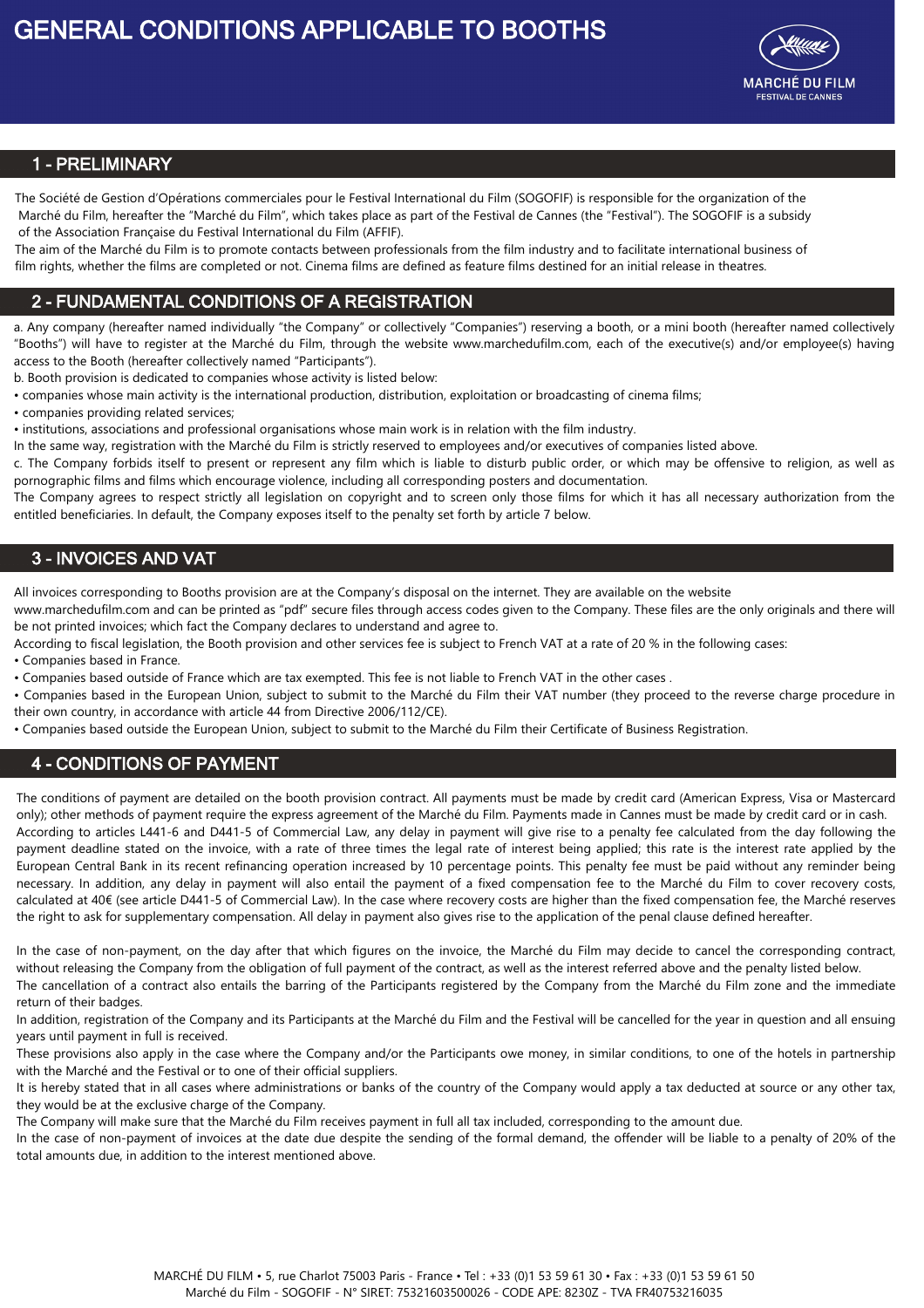# **5 - BOOTH PROVISION**

# **5.1 Position of booths**

The reservation of a Booth is in no way a guarantee of a specific space in terms of position. The Marché du Film will draw up the layout of the exhibition areas and decide on the distribution of the Booths, taking into consideration the nature of the participants' activities. With regard to sales companies, this activity will be defined according to the number of films for sale destined for an initial release in theatres (Cinema films defined above in Preliminary) and those destined mainly for Internet or television video rights.

The Marché du Film reserves the right to move or change Booths when necessary or to allocate the Participant another Booth from that initially agreed on without the Company being able to request either reimbursement of his/her participation fee or any kind of compensation. The Marché du Film will do its best for the Company to have the priority to reserve the same space as in 2019, subject to confirming the reservation by January 31, 2022, this priority in no way being a guarantee of obtaining the same space.

### **5.2 Presence of the Participant - Activity on the booth**

#### (i) The Marché du Film will be held from May 17 to 25, 2022.

However, given the current health crisis linked to the Covid-19 epidemic, the Company expressly accepts in the event that, despite their efforts, the organizers do not succeed in organizing the event in Cannes in person, participants will be offered online participation in the Marché.

The Company expressly acknowledges that the non holding of the physical Marché du Film 2022 shall in no event give rise to any compensation whatsoever of the Company and/or the Company's participants. However, a reimbursement may be made in accordance with the terms and conditions described in Article 6 below.

(ii) At least, one of the Participants registered by the Company must be present on his/her booth and keep it open and equipped during the official opening hours (9am to 6.30pm and until 9pm for Riviera exhibitors). The Company and /or the Participant remain responsible of their material and own goods during the Marché du Film official opening hours.

(iii) The Participant undertakes to read and accept, without reservation, the provisions set out in the Internal Regulations communicated to the Company along with the present document. Those booths not occupied the day before the opening of the event at noon may be re-allocated without the Company being able to request any reimbursement, the total fee of the provision of the booth remaining due in compensation..

(iv) Only professional activities having a direct link to the event as stated above in Article 2 a) are authorized on the booth.

### **5.3 Shared booths**

The sharing of part of a booth is only allowed with the permission of the Marché du Film and according to the following conditions:

• A provision contract is signed for the totality of the booth by the main exhibitor who is responsible in full for its execution (the full payment of the fee of the provision of the booth must be made by the latter), including all payments; separate invoices will be prepared under no condition, the main exhibitor being responsible him/herself for any re-invoicing to those co-exhibiting;

• A "Shared booth contract" is signed by each company co-exhibiting, who is then responsible for paying an "exhibitor's participation" fee for the shared booth.

#### **5.4 Labour legislation compliance**

The Company certifies that the staff members entrust with a mission related to the Booth (mantling/dismantling, animation...) will be affiliated to the compulsory social security scheme of its business activities.

The Company also certifies that it will respect the employment regulations, particularly in regards of concealed employment and the employment of foreign staff members, and will pay its social security contributions regularly.

In case where the Company entrusts a subcontractor with a mission, it will be responsible for the respect of the above regulations by the subcontractor.

The Company is committed, as according to articles L8221-3, L8221-5, L8222-1 to L8222-3, and R8222-1 of French Labour Code to providing to the Marché du Film upon initial request the following documents:

• A sworn statement certifying that the services covered by the contract are honored by staff members employed regularly in regards of the dispositions of the Labour Code.

• In case of employment of foreign employees, the documents provided for in articles D. 8222-5 for French companies and D.8222-7 for companies based outside of France.

• As well as any other document which provision could be made compulsory by legal texts or regulations

#### **5.5 Responsibility**

The Company must subscribe to an insurance policy which protects against financial consequences of the compromising of civil responsibilities for its employees whether they are professional or contractual or for the services provided in terms of this contract.

This insurance policy must protect for the whole duration of the contract the responsibility of the Company for all direct damages of any kind which could be caused by the Company, its employees or their representatives on the occasion of the execution of the contract.

By express agreement, the Company and/or the Participant relieve of any liability the Marché du Film, the SOGOFIF, the AFFIF, the SEMEC and the city of Cannes, for any damages, robbery, loss, deterioration of their own goods or of their servants and visitors, or also of third parties by people and property they are responsible for.

# **6 - TERMS OF CANCELLATION**

Due to the exceptional circumstances resulting from the current health crisis, the Company will have the option, subject to compliance with the following provisions and within the limits set forth therein, to cancel its attendance at the Marché du Film in Cannes.

(i)If the Marché du Film will not or cannot be held, physically in Cannes, on the scheduled dates, the Company will benefit, upon request, from a full refund of any deposit paid. In all cases where a refund is due, the Marché du Film will make its best efforts to ensure a prompt return of the received deposits and no later than July 31, 2022.

(ii) If the Company is unable to participate in the Marché du Film on the dates planned initially, it acknowledges and agrees that it cannot claim any refund of deposits made unless it is able to justify with supporting evidence the impossibility (the IMPOSSIBILITY) for all representatives of the listed Company to attend the event due to the epidemic, and that it prevents them (i) from leaving their country, (ii) from entering French territory, if the borders of the country of departure and/or destination are closed, or (iii) although present on French territory, they are deprived of their freedom of movement because of they are quarantined. Any request for reimbursement can only be processed on the basis of proof of IMPOSSIBILITY, which must be submitted before May 20, 2022. Refunds will be made in this case after receipt of the proof of IMPOSSIBILITY, no later than July 31, 2022.

Apart from the above situation directly related to the health crisis, any cancellation independent of the latter will receive the following treatment: For any cancellation received until February 21, 2022, the first down-payment of 20% will remain due as compensation fee.

> MARCHÉ DU FILM • 5, rue Charlot 75003 Paris - France • Tel : +33 (0)1 53 59 61 30 • Fax : +33 (0)1 53 59 61 50 Marché du Film - SOGOFIF - N° SIRET: 75321603500026 - CODE APE: 8230Z - TVA FR40753216035